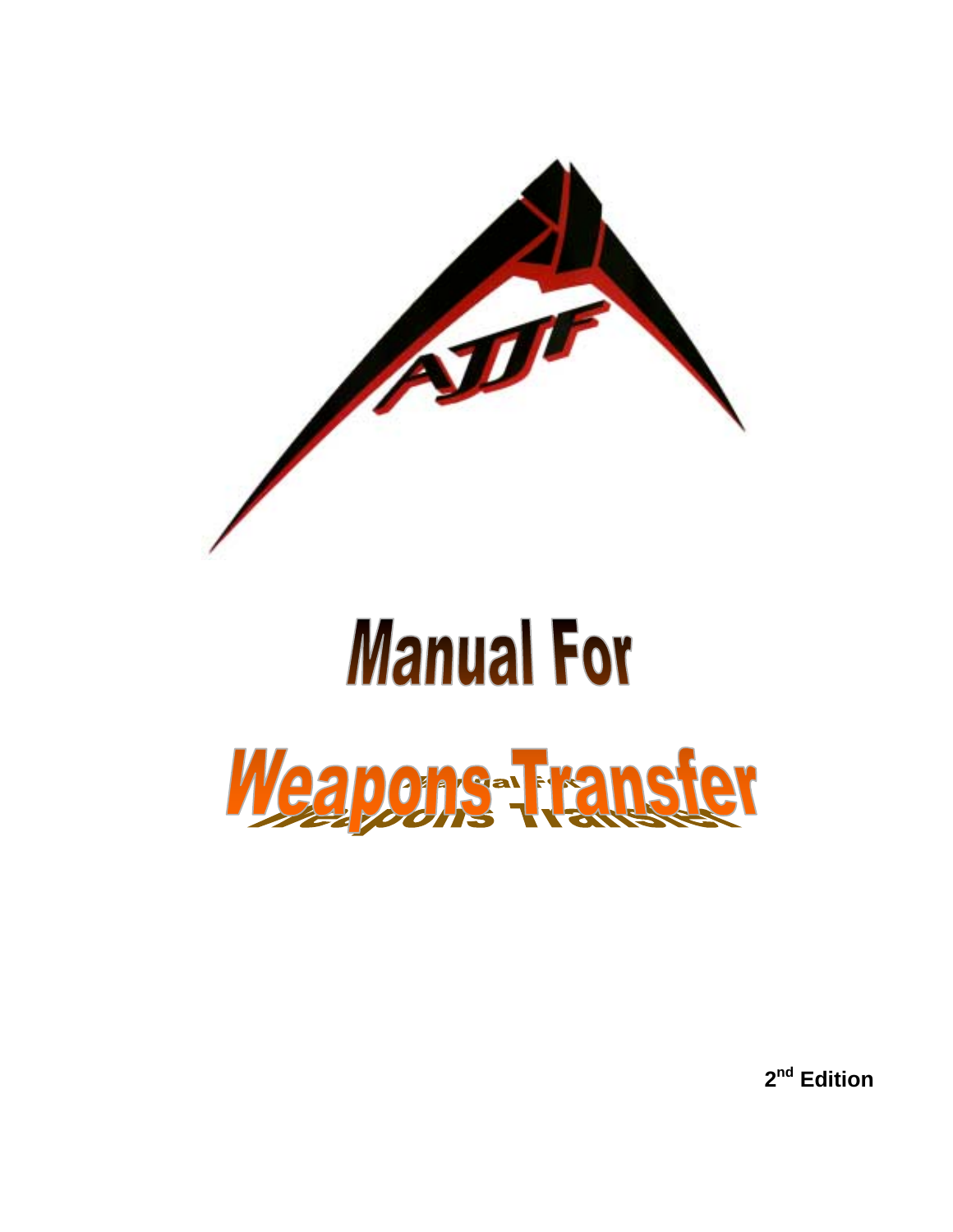#### **Preface**

The purpose of this manual is to inform you of the correct procedures in presenting weapons.

The A.J.J.F. uses weapons for practice, art examinations, demonstrations activities and practical application. The truth of the matter is that exchanging weapons is usually done incorrectly.

#### **Bowing**

The nod replaces the bow. The purpose is to be ready and alert for an attack. This also shows a greater display of intent and can be observed during the exchange.

#### **Responsibilities**

All parties in a weapons exchange incur a risk and must accept the responsibilities described to ensure safety

Gioji's responsibility when present

- 1. Maintains strict control of all weapons on mat.
- 2. Accepts weapons from person who is using them.
- 3. Checks weapons for safety.
- 4. Places them in organized manner to the side of the mat.
- 5. Makes sure no one tampers with weapon.

This manual is presented as a guide for exchanging weapons. It includes weapons used by teachers and students of the A.J.J.F..

We would like to thank Professor Mussleman who created the first edition from which this was created.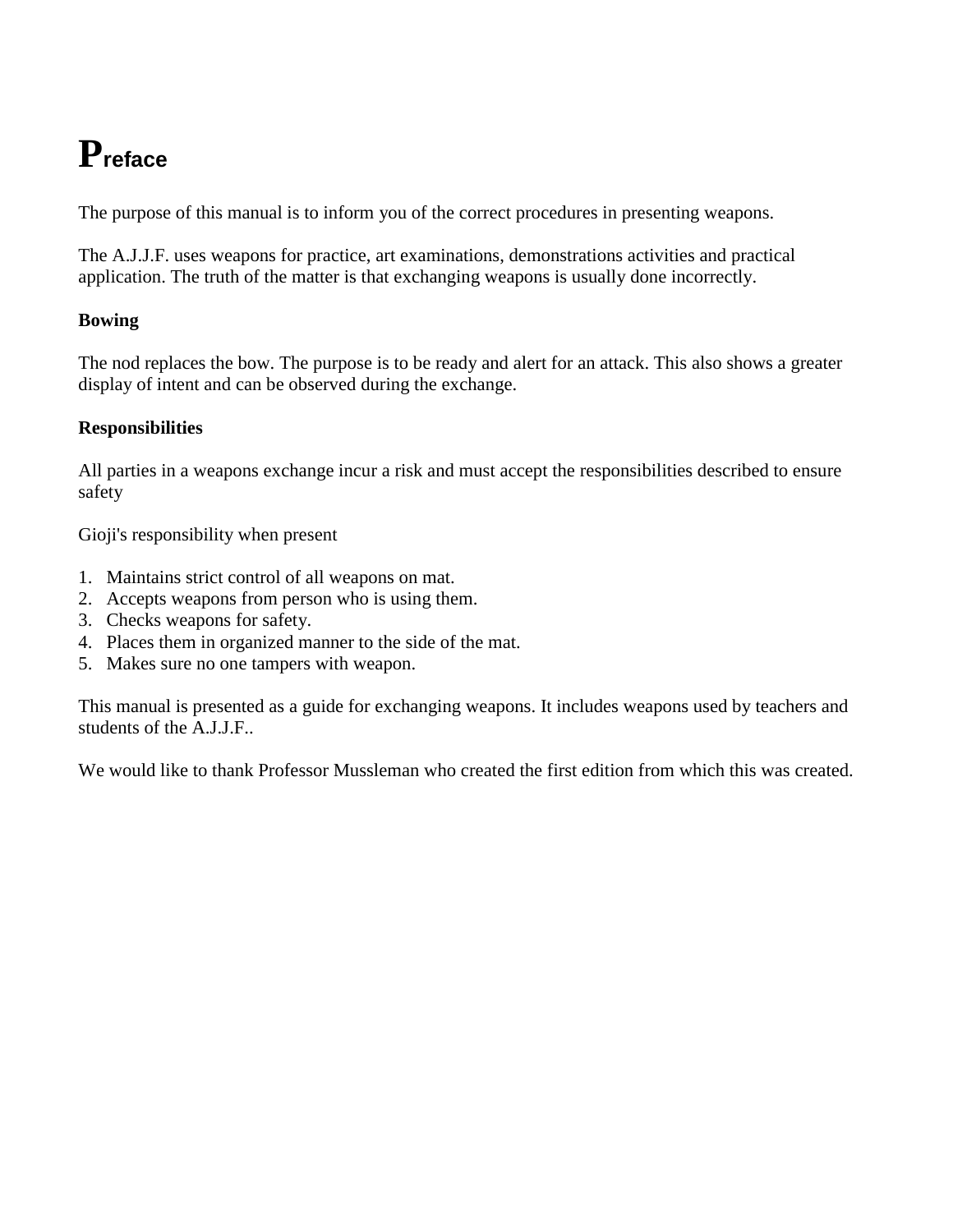## **TANTO**

In passing a knife to another person, stand facing each other with feet together. Hold the handle of the knife with the blade pointing towards yourself. Do not touch the blade.

In the exchange, the person giving the knife only needs to nod his head as a slight bow. The person receiving the knife should nod slightly acknowledging that has received the knife.

If the knife is used during exams or contests and the knife has been recovered by tori, place the knife on the ground at your side and walk around to the other side of uke. Uke walks around the other side and picks up the knife. You have both changed sides with this movement.





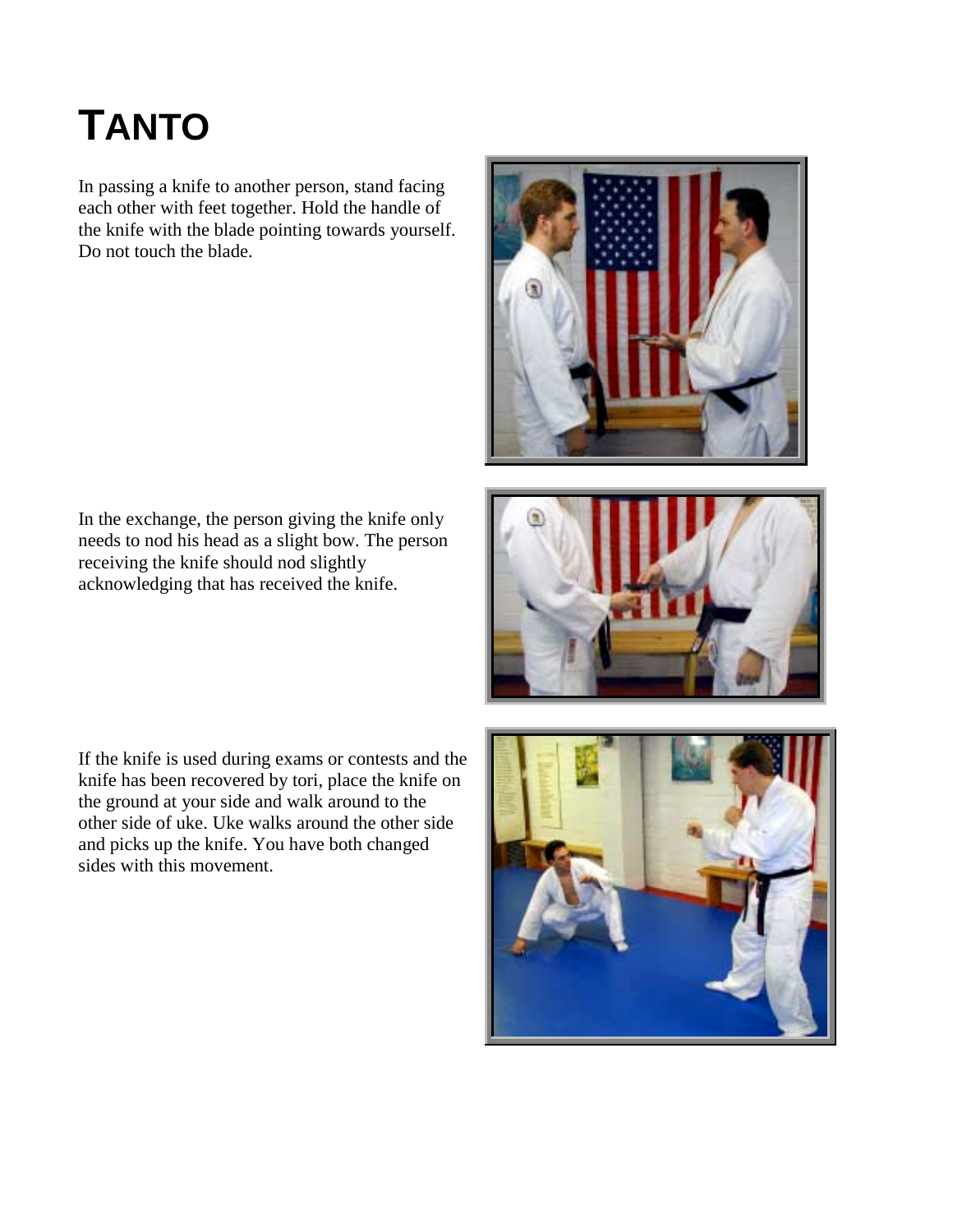#### **TESSEN**

The fan is exchanged in the exact same manner as a tanto. The fan should be closed when being presented and not opened until the exchange is completed and everyone is out of reach.



A nod by the presenter and a nod by the receiver completes the exchange.



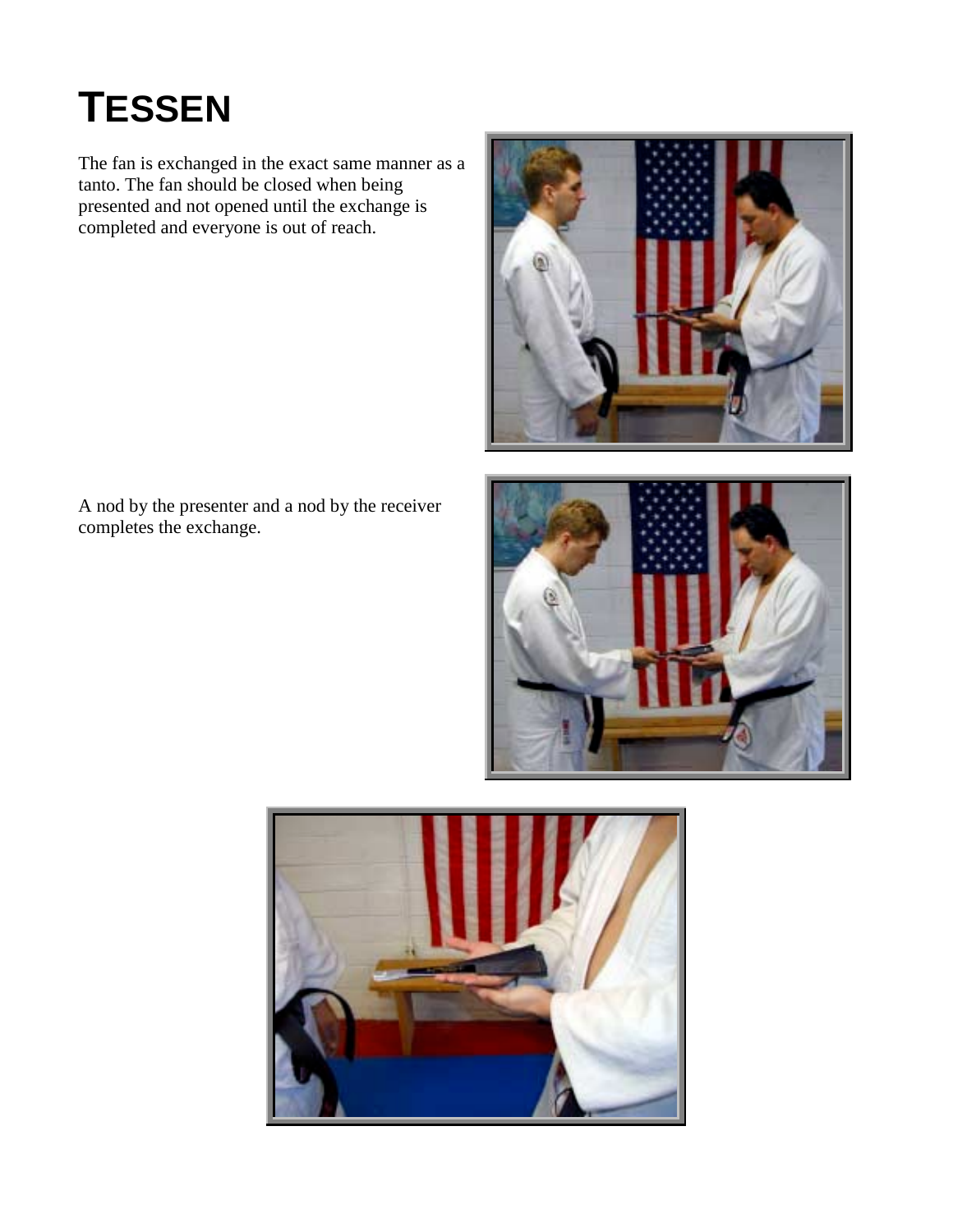#### **TANJU**

Between techniques, the gun is pointed straight up or straight down toward the ground. In passing a gun from one person to another, the gun must be thoroughly checked by the presenter. When the gun is empty and chamber free of cartridges, the person passing the gun removes the clip and opens the chamber. The gun and magazine are passed to the other person in a manner that allows the receiver to see the magazine and empty chamber.





If the gun is used in an exam or contest and the weapon has been recovered by tori, place the gun on the ground at your side and walk around to the other side of uke. Uke walks around the other side and picks up the gun. You have both changed sides with this movement.

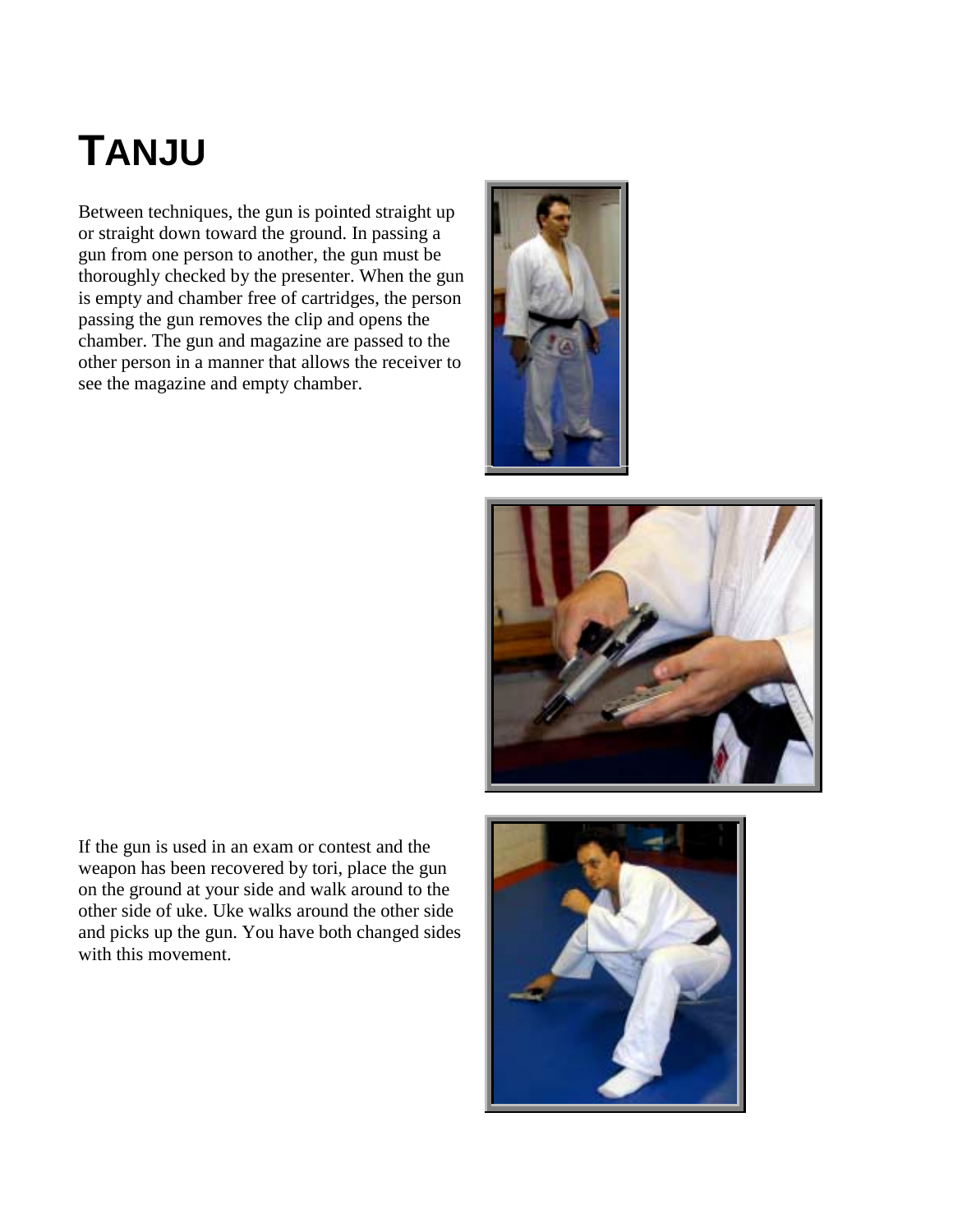#### **REVOLVER**

When the gun being passed is a revolver, the cylinder should be opened to show it is empty. Place your hand between open cylinder and the gun to prevent the cylinder from accidentally closing.



All other aspects of passing the revolver are the same as any other gun.



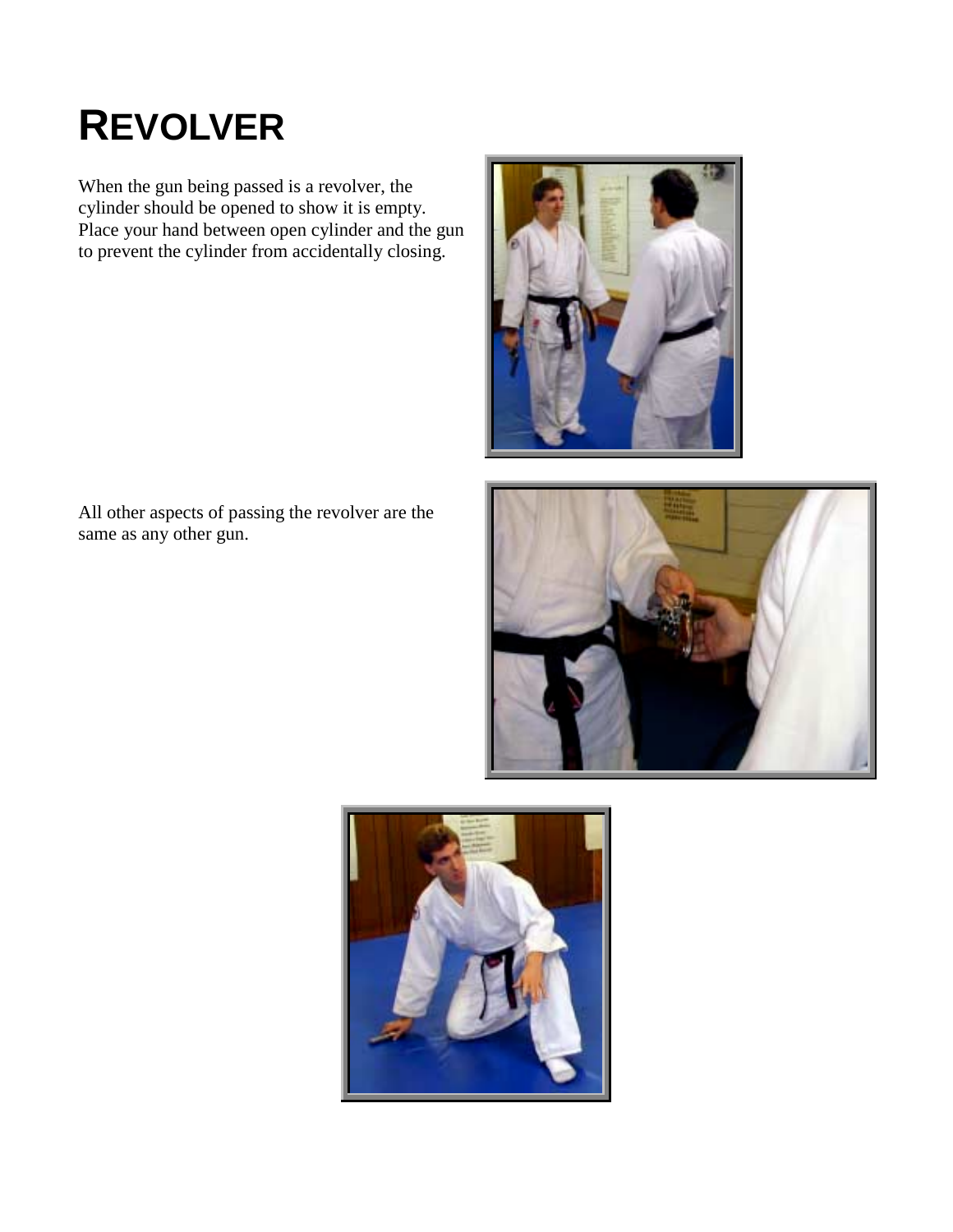## **DAITO - SHEATHED**

In transferring a sheathed sword, stand facing your receiver, holding the sword in your upraised hands. Your left hand grasps the handle while your right hand holds the end of the sheath. The presenter nods his head as a bow to indicate that the exchange is ready.



The person receiving the sword raises his hands, palms up, and accepts the sword. The right hand grasps the sword with the hand-guard between the first and middle finger. The left hand grasps the scabbard close to the givers right hand.